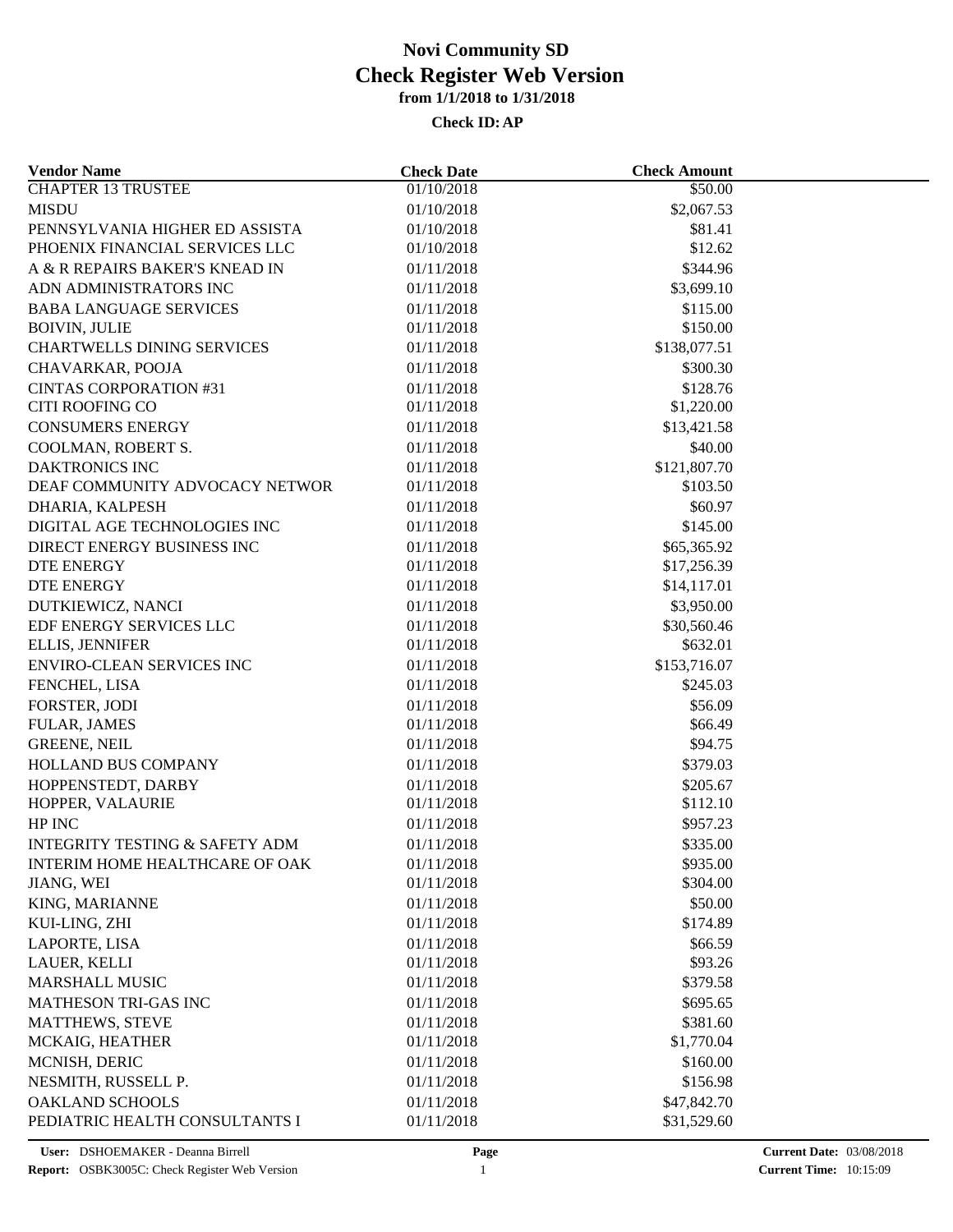| <b>Vendor Name</b>             | <b>Check Date</b>       | <b>Check Amount</b> |  |
|--------------------------------|-------------------------|---------------------|--|
| PLANTE & MORAN CRESA LLC       | $\overline{01/11/2018}$ | \$21,824.60         |  |
| PROVIDENCE OCCUPATIONAL HEALTH | 01/11/2018              | \$18.00             |  |
| <b>RELIABLE DELIVERY</b>       | 01/11/2018              | \$1,426.25          |  |
| RICOH USA INC                  | 01/11/2018              | \$24,998.20         |  |
| ROGERS, KELLY                  | 01/11/2018              | \$1,878.79          |  |
| ROOSE, WILLIAM                 | 01/11/2018              | \$84.44             |  |
| ROSEN, NORIKO                  | 01/11/2018              | \$167.96            |  |
| ROSS, NICOLE                   | 01/11/2018              | \$51.86             |  |
| SECREST WARDLE LYNCH HAMPTON T | 01/11/2018              | \$127.29            |  |
| SEG WORKERS COMPENSATION FUND  | 01/11/2018              | \$2,328.00          |  |
| SHAH, HEMESH                   | 01/11/2018              | \$177.90            |  |
| STOTLER, DIANA                 | 01/11/2018              | \$172.90            |  |
| TAGAI, DANIELLE                | 01/11/2018              | \$54.46             |  |
| THE ARGUS-PRESS COMPANY        | 01/11/2018              | \$540.00            |  |
| THRUN LAW FIRM P.C.            | 01/11/2018              | \$3,036.00          |  |
| TOTAL PERFORMANCE TRAINING CEN | 01/11/2018              | \$1,185.00          |  |
| UNITY SCHOOL BUS PARTS INC     | 01/11/2018              | \$244.78            |  |
| UNIVERSITY TRANSLATORS SERVICE | 01/11/2018              | \$287.12            |  |
| US FOODS INC                   | 01/11/2018              | \$345.65            |  |
| <b>VS AMERICA INC</b>          | 01/11/2018              | \$58,329.51         |  |
| WALKER, KATIE                  | 01/11/2018              | \$50.00             |  |
| WEINERT, ASHLEY                | 01/11/2018              | \$24.75             |  |
| WUNDERLICH, MAGGIE             | 01/11/2018              | \$80.00             |  |
| ADAMS OUTDOOR ADVERTISING LLP  | 01/12/2018              | \$3,000.00          |  |
| ANGUS, STEVE                   | 01/12/2018              | \$125.00            |  |
| <b>AT&amp;T MOBILITY</b>       | 01/12/2018              | \$880.19            |  |
| <b>BOSE, KAUSHIK</b>           | 01/12/2018              | \$750.00            |  |
| BUCHMAN, CYNTHIA               | 01/12/2018              | \$175.00            |  |
| CAMILLERI, MICHAEL             | 01/12/2018              | \$40.00             |  |
| CEO IMAGING SYSTEMS INC        | 01/12/2018              | \$950.00            |  |
|                                |                         |                     |  |
| <b>CUMMINS BRIDGEWAY LLC</b>   | 01/12/2018              | \$97.92<br>\$175.00 |  |
| DURNIK, PAUL                   | 01/12/2018              |                     |  |
| <b>GROVER, RATUL</b>           | 01/12/2018              | \$175.00            |  |
| HSIEH, KEVIN                   | 01/12/2018              | \$113.39            |  |
| HUANG, CHRIS                   | 01/12/2018              | \$986.50            |  |
| JACKSON TRUCK SERVICE INC      | 01/12/2018              | \$480.94            |  |
| <b>JILLELLAMUDI, AJAY</b>      | 01/12/2018              | \$2,016.23          |  |
| LIVONIA PUBLIC SCHOOLS         | 01/12/2018              | \$310.00            |  |
| MOORE, JANELLE                 | 01/12/2018              | \$124.14            |  |
| REGOLI, D. MAI THI             | 01/12/2018              | \$491.77            |  |
| <b>ROBBINS, BILL</b>           | 01/12/2018              | \$388.00            |  |
| ROUTHU, SRILAXMI               | 01/12/2018              | \$175.00            |  |
| SCHUITEMA, GABRIELLE           | 01/12/2018              | \$133.08            |  |
| SURE RIDE TRANSPORATION LLC    | 01/12/2018              | \$5,545.00          |  |
| SUTTON, MICHAEL T.             | 01/12/2018              | \$6,283.26          |  |
| TOFILSKI, WILLIAM RAYMOND      | 01/12/2018              | \$2,365.00          |  |
| VAIDYANATHAN, ARUNA            | 01/12/2018              | \$30.00             |  |
| WEBERMAN, ALEX                 | 01/12/2018              | \$1,975.00          |  |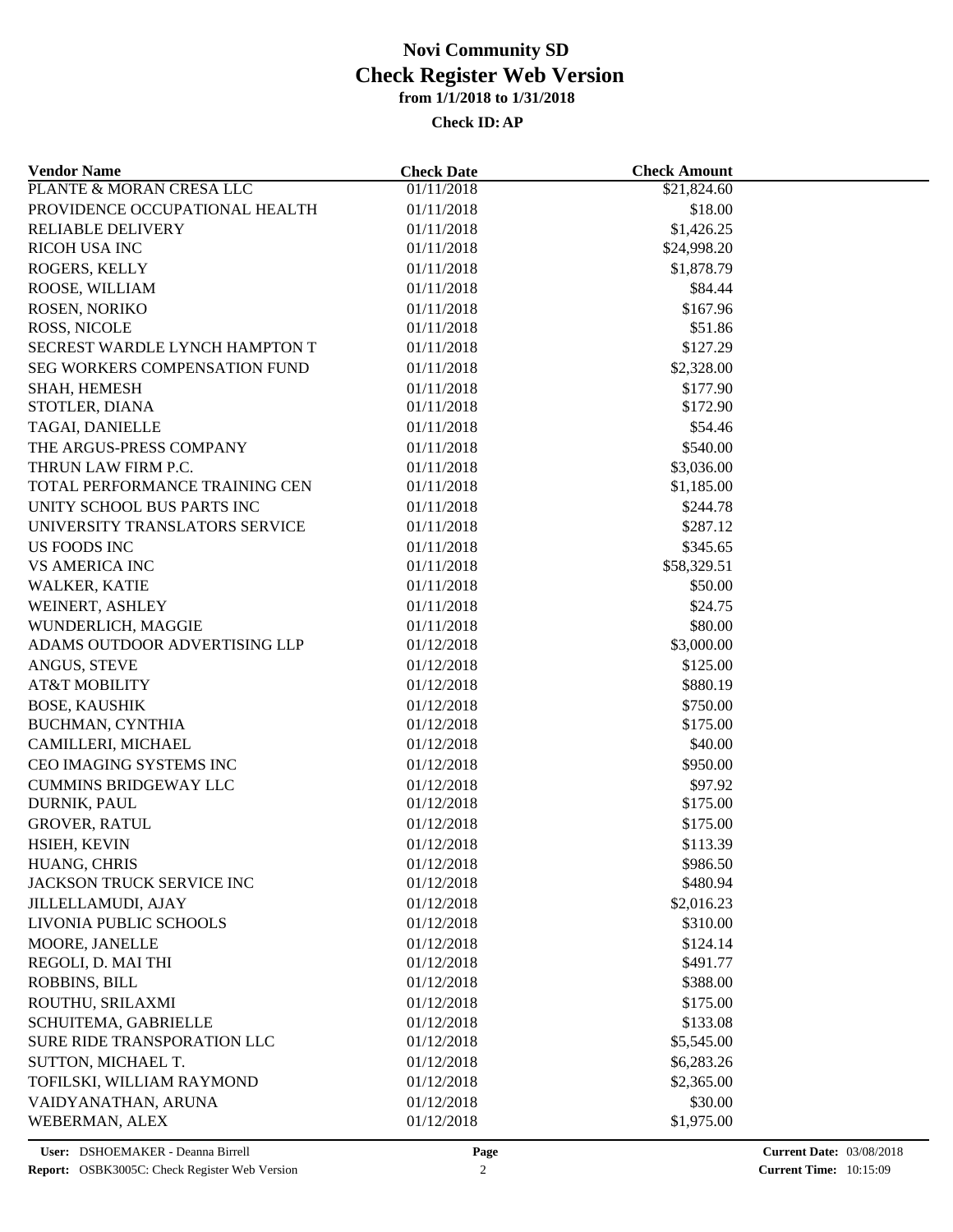| <b>Vendor Name</b>                         | <b>Check Date</b> | <b>Check Amount</b>    |  |
|--------------------------------------------|-------------------|------------------------|--|
| <b>ABLE TESTING CO</b>                     | 01/18/2018        | \$120.00               |  |
| AEO LEADERSHIP LLC                         | 01/18/2018        | \$320.00               |  |
| ALL AMERICAN EMBROIDERY                    | 01/18/2018        | \$1,789.50             |  |
| ARMSTRONG, JILL                            | 01/18/2018        | \$8.99                 |  |
| AT&T                                       | 01/18/2018        | \$2,595.85             |  |
| AT&T                                       | 01/18/2018        | \$1,464.54             |  |
| ATOMIC CLEANING SYSTEMS (ACS)              | 01/18/2018        | \$651.28               |  |
| <b>BLOOM, JANET</b>                        | 01/18/2018        | \$145.00               |  |
| <b>BOEHM, JENNIFER</b>                     | 01/18/2018        | \$34.00                |  |
| BROWN, JULI A.                             | 01/18/2018        | \$180.00               |  |
| CAMPOS, MICHELLE                           | 01/18/2018        | \$39.28                |  |
| CITY OF NOVI WATER & SEWER DEP             | 01/18/2018        | \$28,057.80            |  |
| <b>CLAYTON, SUSAN</b>                      | 01/18/2018        | \$300.00               |  |
| CLIFT, BARBARA                             | 01/18/2018        | \$71.37                |  |
| COX, CANDACE A.                            | 01/18/2018        | \$180.00               |  |
| DAVIDS GOLD MEDAL SPORTS                   | 01/18/2018        | \$1,130.99             |  |
| DELL, HEATHER                              | 01/18/2018        | \$175.00               |  |
| DIGITAL AGE TECHNOLOGIES INC               | 01/18/2018        | \$9,460.00             |  |
| <b>DTE ENERGY</b>                          | 01/18/2018        | \$90.88                |  |
| ESKO ROOFING & SHEET METAL INC             | 01/18/2018        | \$18,640.00            |  |
| FEIG, SAM                                  | 01/18/2018        | \$16.00                |  |
| FITZGIBBON, APRIL                          | 01/18/2018        | \$42.42                |  |
| FRANCHI, ROD                               | 01/18/2018        | \$890.40               |  |
| FUN SERVICES OF MICHIGAN INC               | 01/18/2018        | \$2,001.97             |  |
| <b>GOODWILL INDUSTRIES OF GREATER</b>      | 01/18/2018        | \$4,191.64             |  |
| <b>GRIMES, BOB</b>                         | 01/18/2018        | \$481.00               |  |
| HIRSHFIELD, LAURA JANINE                   | 01/18/2018        | \$1,363.32             |  |
| HOFFMAN, PAUL W.                           | 01/18/2018        | \$3,950.00             |  |
| <b>INTERIOR ENVIRONMENTS LLC</b>           | 01/18/2018        | \$3,384.83             |  |
| <b>J &amp; K DIESEL SUPPLY INC</b>         | 01/18/2018        | \$732.40               |  |
| KARINEN, ASHLEY                            | 01/18/2018        | \$156.34               |  |
| KOET, ABIGAIL                              | 01/18/2018        | \$1,000.00             |  |
| LETARTE, NICHOLAS                          | 01/18/2018        | \$59.92                |  |
| <b>MARSHALL MUSIC</b>                      | 01/18/2018        | \$3,982.21             |  |
| MCKAIG, HEATHER                            | 01/18/2018        | \$63.97                |  |
| MOORE, KEITH                               | 01/18/2018        | \$400.46               |  |
| NEFF MOTIVATION INC                        | 01/18/2018        | \$945.99               |  |
| NORTH, JOANNE                              | 01/18/2018        | \$111.28               |  |
| <b>NOVI ICE ARENA</b>                      | 01/18/2018        | \$8,551.46             |  |
| PAGIES ENTERPRISES                         | 01/18/2018        | \$892.50               |  |
| POSPESHIL, TOM                             | 01/18/2018        | \$2,091.87             |  |
| REASON, DANIEL                             | 01/18/2018        | \$120.00               |  |
|                                            | 01/18/2018        | \$268.46               |  |
| REGOLI, D. MAI THI<br>REJUVENATION FITNESS | 01/18/2018        |                        |  |
| ROYAL OAK HIGH SCHOOL                      | 01/18/2018        | \$1,575.00<br>\$225.00 |  |
|                                            |                   |                        |  |
| SAFEWAY SHREDDING LLC                      | 01/18/2018        | \$60.00                |  |
| ST. JOHN, KYLE                             | 01/18/2018        | \$86.45                |  |
| STARK, KEN                                 | 01/18/2018        | \$2,129.00             |  |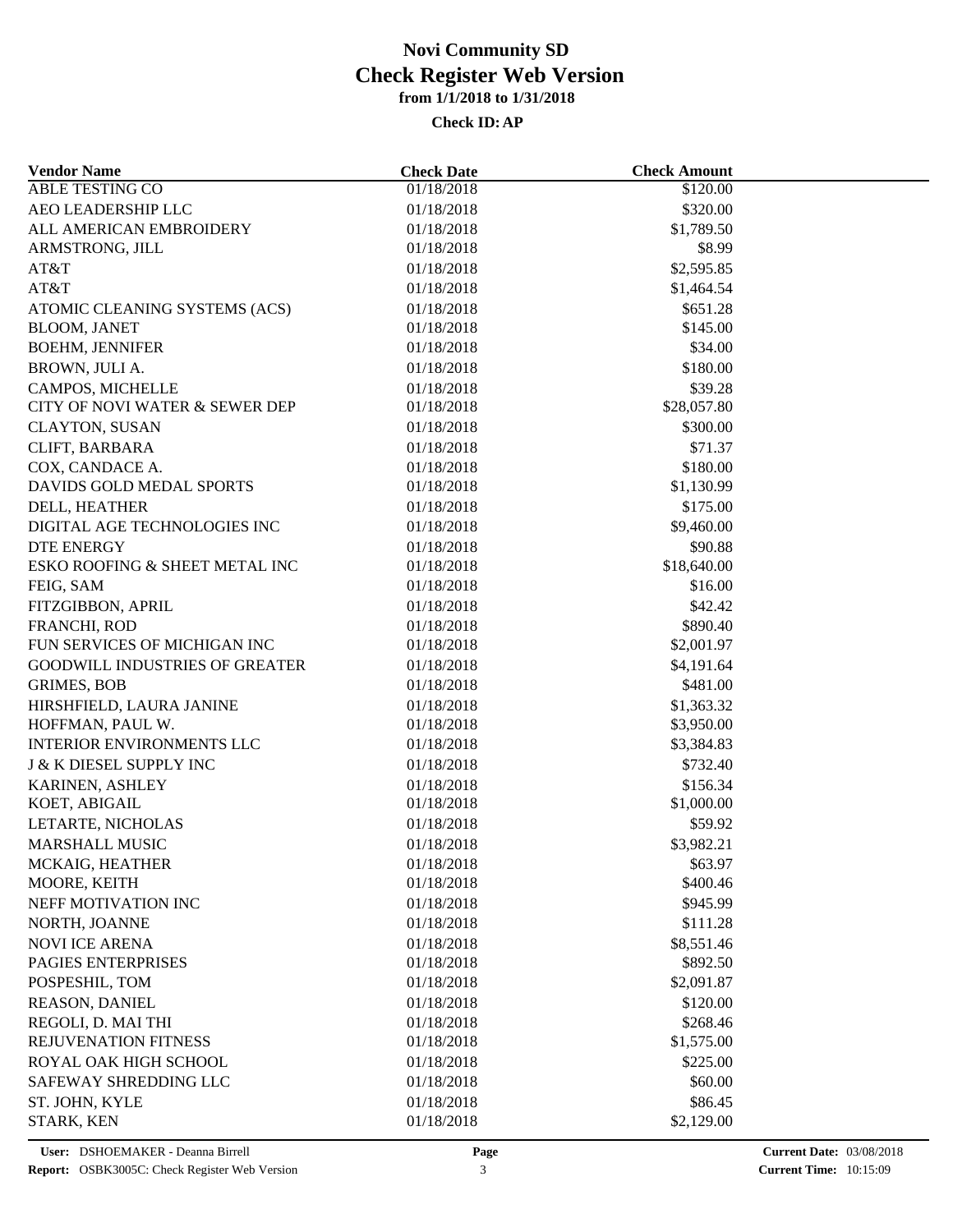| <b>Vendor Name</b>                                     | <b>Check Date</b> | <b>Check Amount</b>     |  |
|--------------------------------------------------------|-------------------|-------------------------|--|
| STEEH, ROBERT J.                                       | 01/18/2018        | \$307.67                |  |
| TW SHIRTS                                              | 01/18/2018        | \$1,695.00              |  |
| <b>WARECK, MICHELE</b>                                 | 01/18/2018        | \$209.81                |  |
| WHITMORE LAKE HIGH SCHOOL                              | 01/18/2018        | \$150.00                |  |
| KATHERINE'S CATERING & SPECIAL                         | 01/19/2018        | \$500.00                |  |
| ADN ADMINISTRATORS INC                                 | 01/25/2018        | \$3,557.10              |  |
| ALL CITY REFRIGERATION                                 | 01/25/2018        | \$542.00                |  |
| AMCOMM TELECOMMUNICATIONS INC                          | 01/25/2018        | \$220.00                |  |
| <b>ANDYMARK INC</b>                                    | 01/25/2018        | \$471.60                |  |
| BARBARO, SARILYA                                       | 01/25/2018        | \$378.00                |  |
| <b>CONSUMERS ENERGY</b>                                | 01/25/2018        | \$3,237.89              |  |
| DIGITAL AGE TECHNOLOGIES INC                           | 01/25/2018        | \$1,822.00              |  |
| <b>EA GRAPHICS</b>                                     | 01/25/2018        | \$225.00                |  |
| ERICKSON, TODD                                         | 01/25/2018        | \$123.93                |  |
| <b>EXECUTIVE ENERGY SERVICES LLC</b>                   | 01/25/2018        | \$400.00                |  |
| GENOT PICOR-STORYTELLER LLC                            | 01/25/2018        | \$300.00                |  |
| HAYNES-HANKERSON, PATRICIA                             | 01/25/2018        | \$500.00                |  |
| HIRSHFIELD, LAURA JANINE                               | 01/25/2018        | \$343.08                |  |
| KIDON, COURTNEY                                        | 01/25/2018        | \$34.24                 |  |
| KING, MICHELE                                          | 01/25/2018        | \$141.45                |  |
| KOWALCZYK, JAMES                                       | 01/25/2018        | \$174.37                |  |
| KUDO, HIKARU                                           | 01/25/2018        | \$40.50                 |  |
|                                                        |                   |                         |  |
| LAKELAND HIGH SCHOOL<br>LIFE INSURANCE COMPANY OF NORT | 01/25/2018        | \$200.00<br>\$20,796.38 |  |
|                                                        | 01/25/2018        |                         |  |
| MCCARTHY & SMITH INC                                   | 01/25/2018        | \$119,581.31            |  |
| MCMASTER-CARR SUPPLY COMPANY                           | 01/25/2018        | \$666.38                |  |
| <b>MERIDIAN WINDS</b>                                  | 01/25/2018        | \$475.00                |  |
| MESSA (MICHIGAN EDUCATION SPEC                         | 01/25/2018        | \$555,495.63            |  |
| MICHIGAN INTERSCHOLASTIC FOREN                         | 01/25/2018        | \$125.00                |  |
| MICHIGAN SCHOOL VOCAL MUSIC AS                         | 01/25/2018        | \$540.00                |  |
| NOVI HIGH SCHOOL BAND BOOSTERS                         | 01/25/2018        | \$1,550.00              |  |
| OAKLAND COMMUNITY COLLEGE                              | 01/25/2018        | \$2,110.00              |  |
| PALYVOS, ELAINE                                        | 01/25/2018        | \$27.55                 |  |
| PLANTE & MORAN CRESA LLC                               | 01/25/2018        | \$10,760.05             |  |
| PORTER, AMY                                            | 01/25/2018        | \$103.93                |  |
| SAMUEL FRENCH INC                                      | 01/25/2018        | \$225.00                |  |
| <b>SIGNATURE FORD LINCOLN</b>                          | 01/25/2018        | \$29,734.00             |  |
| <b>SME</b>                                             | 01/25/2018        | \$12,941.02             |  |
| SMITH, JOEL                                            | 01/25/2018        | \$1,800.00              |  |
| STRUCTURE TEC CORPORATION                              | 01/25/2018        | \$393.74                |  |
| THE ROBOT SPACE                                        | 01/25/2018        | \$101.11                |  |
| <b>TICKETRACKER</b>                                    | 01/25/2018        | \$500.00                |  |
| TRUCK & TRAILER SPECIALTIES IN                         | 01/25/2018        | \$27,276.00             |  |
| <b>VESCO OIL CORPORATION</b>                           | 01/25/2018        | \$112.25                |  |
| <b>VEX ROBOTICS INC</b>                                | 01/25/2018        | \$111.91                |  |
| <b>WAGEWORKS INC</b>                                   | 01/25/2018        | \$873.44                |  |
| WALLED LAKE CONSOLIDATED SCHOO                         | 01/25/2018        | \$90.00                 |  |
| WATERFORD KETTERING HIGH SCHOO                         | 01/25/2018        | \$350.00                |  |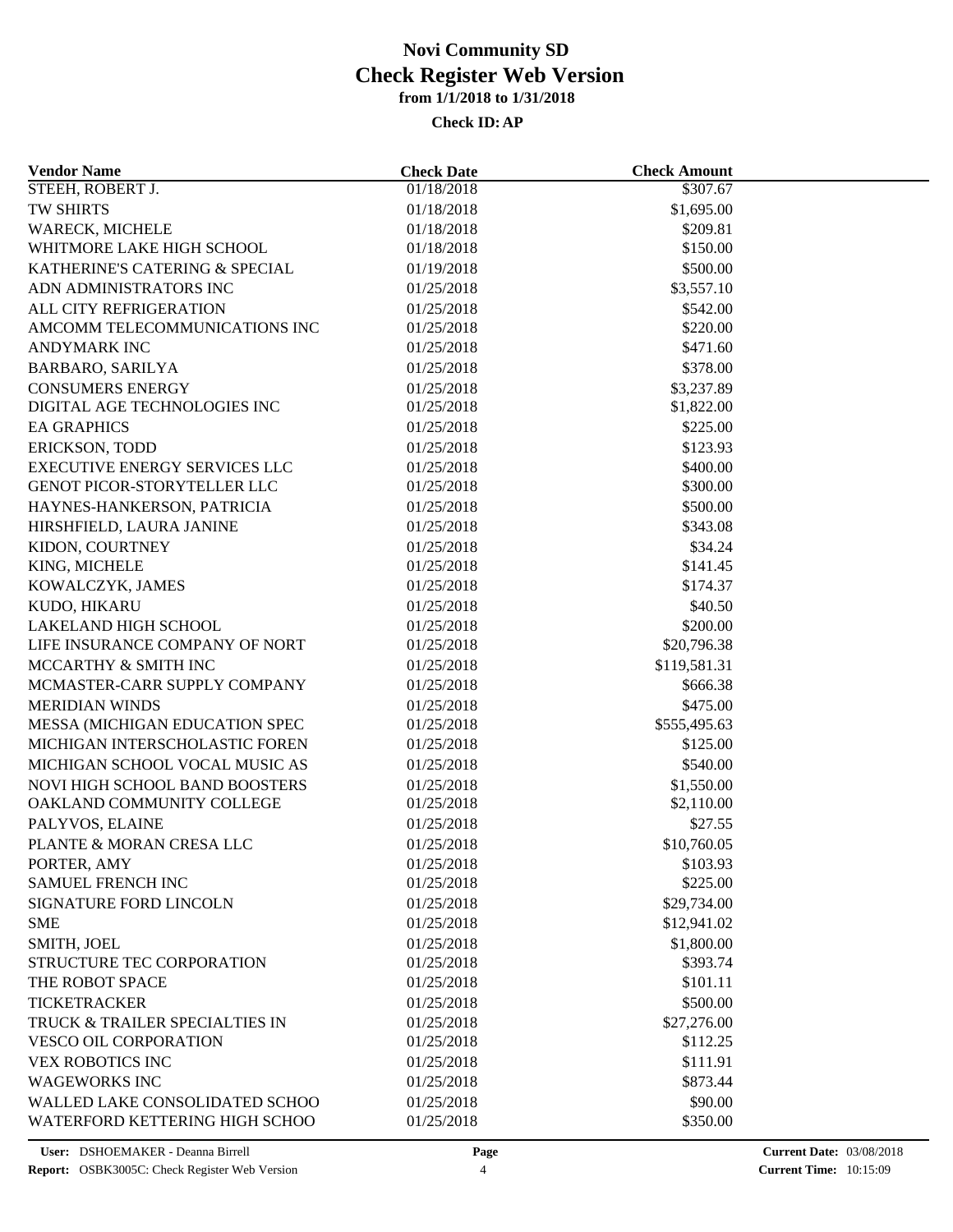| <b>Vendor Name</b>             | <b>Check Date</b> | <b>Check Amount</b>   |                |
|--------------------------------|-------------------|-----------------------|----------------|
| WILLIAMS, NICOLE               | 01/25/2018        | \$995.47              |                |
| WOLSTENCROFT, PANAGIOTA        | 01/25/2018        | \$581.06              |                |
| <b>CHAPTER 13 TRUSTEE</b>      | 01/25/2018        | \$50.00               |                |
| <b>MISDU</b>                   | 01/25/2018        | \$2,067.53            |                |
| PENNSYLVANIA HIGHER ED ASSISTA | 01/25/2018        | \$65.62               |                |
| PHOENIX FINANCIAL SERVICES LLC | 01/25/2018        | \$14.79               |                |
|                                |                   | <b>Issued:</b>        | \$1,710,950.14 |
| <b>AP Checks Processed:</b>    | 198               | <b>AP Bank Total:</b> | \$1,710,950.14 |
| <b>Total Checks Processed:</b> | 198               | <b>Grand Total:</b>   | \$1,710,950.14 |